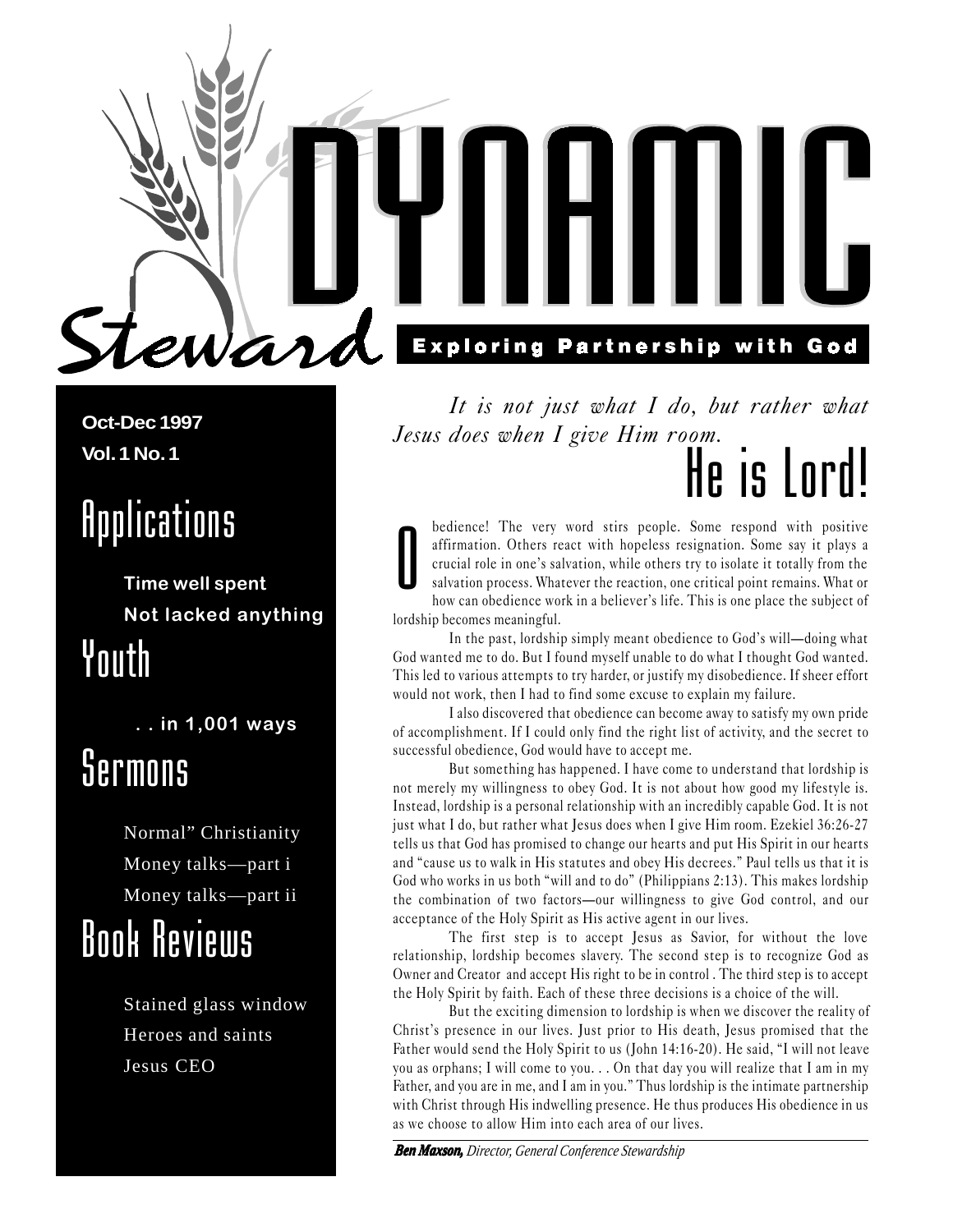## Applications

## Time well spent

One afternoon, a pastor at a church conducted a Bible study on christian time management. He quoted Matthew 25:36—"I was sick and you came to visit me, I was in prison and you came to visit me.

The pastor observed that according to this passage, one of the ways of expressing faith time is finding time to visit the sick and those in prisons. The principle, he stressed is that believers, as part of their christian faith, will spend time helping or visiting others in need.

How much time do you spend helping others? Try this exercise this week: Keep a record of all your activities for the next seven days and the time you spend on each activity. At the end of seven days, evaluate the time you spent helping other people.

- Do people generally appreciate a personal visit when they are suffering? Why or Why not?
- What would you accept from and appreciate about someone visiting you when you are sick?
- As a steward of time, how do you think you are doing in this area?

## You have not lacked anything

Matthew 6:33 makes this general appeal to Christians: "But seek first his kingdom and his righteousness, and all these things will be given to you as well." Making choices is something people have to do every day.

Maryann was offered a job within three months of her graduation. When she got her first pay check, she noticed that a large amount was deducted as a payment towards her student loan. She immediately began thinking I know I am supposed to return 10% as my tithe, but I know that if I do that I will not have enough to live on.

- ♦ What advise would you give Maryann?
- How would Matthew 6:33 help provide an answer for her?

The Lord your God has blessed you in all the work of your hands. He has watched over your journey through this vast desert. These forty years the Lord your God has been with you, and you have not lacked anything" (Deut. 2:7).

- How would you face with such a situation?
- What would such an experience teach you about faith?

*by Pardon Mwansa, Associate Director, General Conference Stewardship.*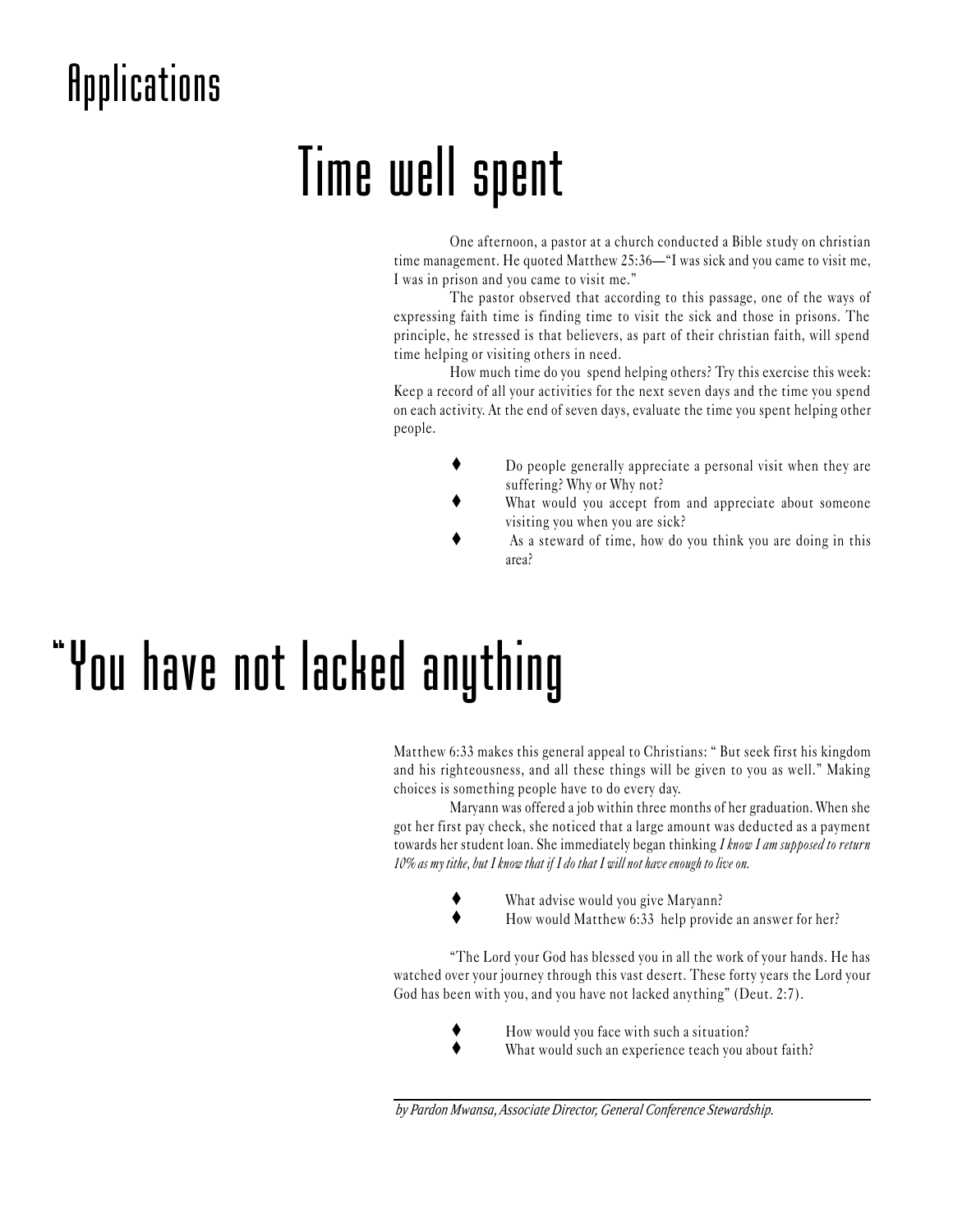Ask me to give an impromptu speech to a thousand adults and Iwould not hesitate. But ask me to address a handful of youth and I need DAYS to prepare! Not any more. Group Publishing\* has granted my wish for innovative youth programing in their Youth Worker's Idea Depot.

This is a CD-ROM for Windows 3.1 or Windows 95 and has 1,001 ideas for teenagers (works well with the pre-teens in my church too). There are a lot of things I like about it. Here are just a few:

1. Has 1,001 ideas. You can find an idea for almost any topic. I searched for ideas on stewardship, time, lordship and priorities. In less than two minutes I had over 250 ideas!

2. Is easy to use. I just clicked on the "look for ideas" icon, typed in the topics, and hit "search." You can search by subject, Scripture, or category (skits, object lessons, parties, adventures, etc.)

 $\overline{\phantom{a}}$  in 1,001 ways

3. Requires little or no preparation. The first time I used it, it was two weeks before I was to speak. It was so easy that the next time I was daring-I started clicking about 15 minutes before leaving for church!

4. Can add ideas. You can add your ideas (or ones you've "borrowed" from others) into the depot. This is great for me for I am always losing those little pieces of paper I have ny notes scribbled on.

5. The kids love the programs, participate in them, and learn a lot.

So next time, don't let the youth intimidate you! Arm yourself with the Youth Worlker's Idea Depot. It is more than you'll need and it can keeping growing with all the ideas you pick up during your ministry. By the way, did I mention the easyto-use, no-preparation, kids-love-them 1,001 ideas?

\* Just for Division and Union departmental directors, we have included with this issue of  $Dynamic$  Steward a copy of Group's Fall '97 Resource Catalog for Children's and Youth Ministries and Christian Education. Feel free to copy this catalog for use within your area of administration.

*by Fylvia Fowler Kline, Assistant Director, General Conference Stewardship Department*



**For more informattion: Address » Group »P O Box 485 »Loveland, CO 80539»USA Telephone » 1-800-447-1070 Fax » 1-970-679-4373 Web » http:// www.grouppublishing.com**



## Happenings

Ben Maxson will join Bruce Roberts (SPD), October 21 - November 7. They will make stewardship presentations in Tahiti, Papeete, Nadi, Solomon Islands, New Guinea, and Australia.

After traveling to Lusaka, Zambia (EAD) where he presented seminars on stewardship and personal finance management for Union personnel, Pardon Mwansa presented stewardship seminars with Leonard Mbaza (SAUC), September 15-25. They met with field administrators, pastors and church leaders and conducted stewardship seminars in Windhoek, Namibia, Manzini, Swaziland, and Maseru, Lesotho.

Pardon Mwansa will visit Barquismeto, Venezuela and Mexico City,

Mexico on his itinerary of stewardship presentations November 13- 23 with Mario Nino (IAD).

The General Conference Stewardship Department is producing the following seminars on video

> Biblical Foundations for Stewardship Normal Christianity XXX

Each video set will be designed to be used by itself or with an instructor. Included will be a student handout and an instructor's manual.. This resource package will be available sometime early next year.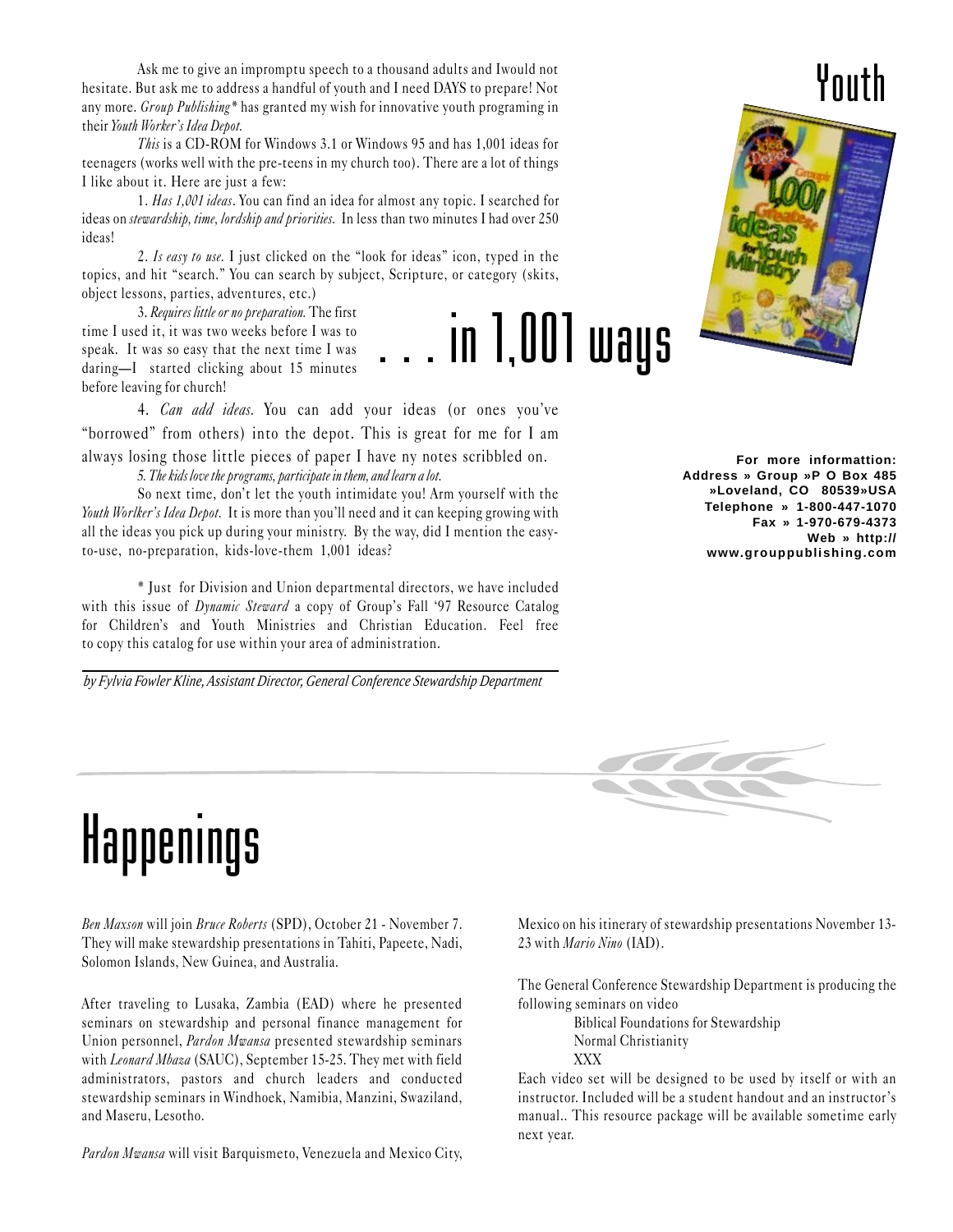## Sermons

#### Introduction

A. "How dare you present this childish drivel?"

B. Compare stated disbelief—mental disbelief—with practical paganism of our cultural Christianity.

#### **Transition**

Where are we as a Christian people? What has happened to us? Where are we going?

#### I. What is normal?

A. Secular, post-Christian era.

1. People passionately in love iwth the God of Calvary turned the world upside down, producing the christian era.

2. The dynamic Christian movement drifted into the intellectual and spiritual darkness of the medieval world.

3. Spiritual drift continued into the predominant culture-a cultural church shaped by the forces of sin. (Although God touched groups down through history and kept the sotry alive, the spiritual drift continued.)

# "Normal" Christianity

#### **Purpose.**

1. To explore the power of a dynamic Christian life. 2. To return to and re-articulate a biblical definition of Christianity.

### **Opening Statement.**

We live in a world which defines Christianity as irrelevant and powerless. Religion has become the object of mockery and derision. Is Christianity doomed? Will culture or the God of Scripture define how you and I will live?

B. "Normal" Christianity:

1. Cultural mirror - reflected and shared values

2. Where the average Christian lives comfortably with the world around us, and the world cannot see any difference

3. Where we become so comfortable with our culture and its sin that we are uncomfortable with the committed life of the "real Christian" passionately in love with Jesus Christ

C. A form of godliness that denies its power (2 Tim. 3:1-5)

1. We see that form in religious debates

2. We see that form in our own frustrated feelings

#### **Transition**

Does it have to continue this way?

II. In Christ, the power accepted A. News break—Salvation is here

B. Reality of in Christ:

1. Dead 2. Raised

3. Enthroned

III. Christ in me, the power revealed! Living discipleship

#### A. Defining discipleship

#### B. Describing disciples

1. Passionately in love

William Miller: "In this state he continued for some months. 'Suddenly,' he says, the character of a Saviour was vividly impressed upon my mind. It seemed that there might be a being so good and compassionate as to himself atone for our transgressions, and thereby save us from suffering the penalty of sin. I immediately felt how lovely such a being must be, and imagined that I could cast myself into the arms of, and trust in the mercy of, such a one. But the question arose, How can it be proved that such a being does exist? Aside from the Bible, I found that I could get no evidence of the existence of such a Saviour, or even of a future state. . . .

 I saw that the Bible did bring to view just such a Saviour as I needed; and I was perplexed to find how an uninspired book should develop principles so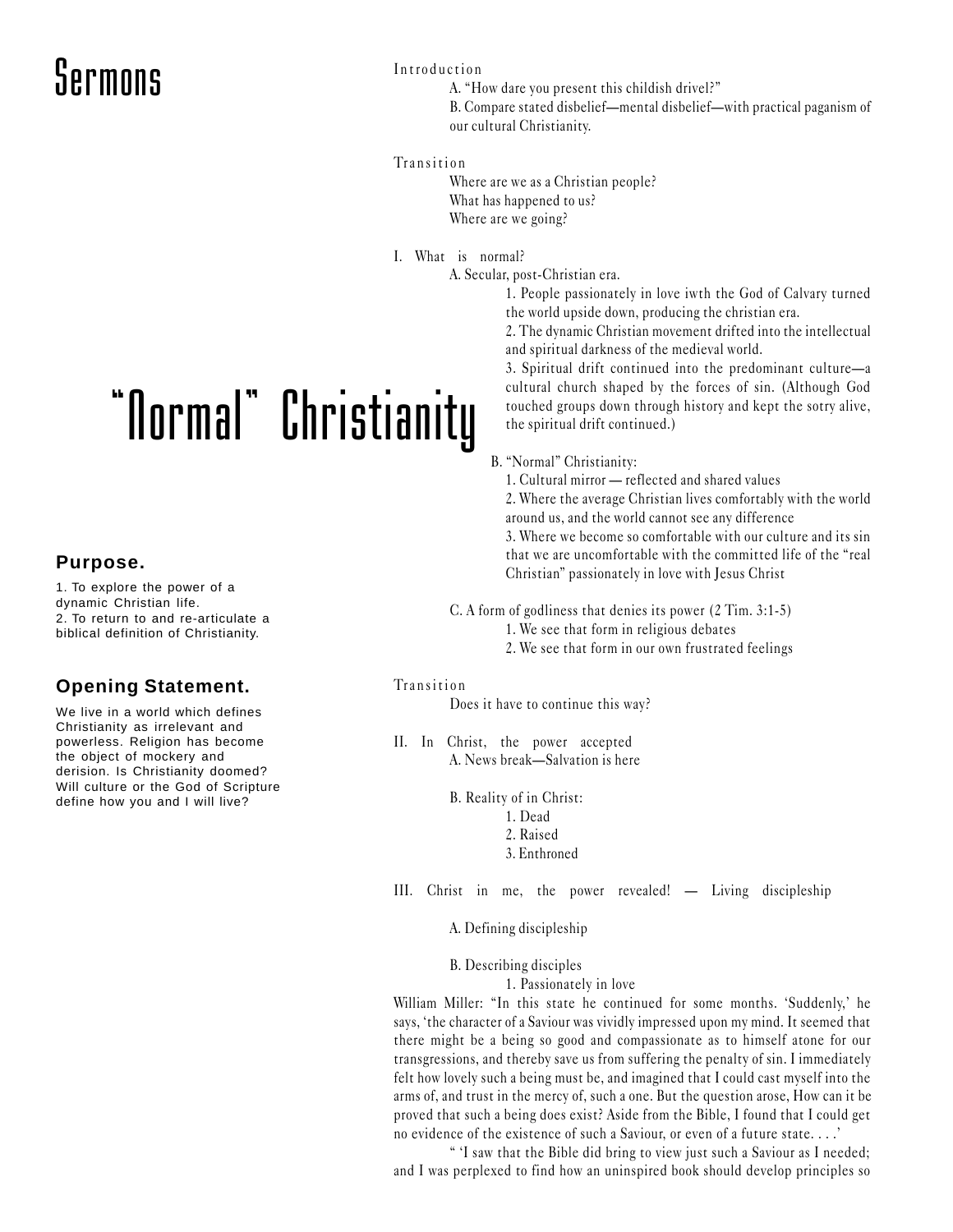perfectly adapted to the wants of a fallen world. I was constrained to admit that the Scriptures must be a revelation from God. They became my delight; and in Jesus I found a friend. The Saviour became to me the chiefest among ten thousand; and the Scriptures, which before were dark and contradictory, now became the lamp to my feet and light to my path. My mind became settled and satisfied. I found the Lord God to be a Rock in the midst of the ocean of life. The Bible now became my chief study, and I can truly say, I searched it with great delight. I found the half was never told me. I wondered why I had not seen its beauty and glory before, and marveled that I could have ever rejected it. I found everything revealed that my heart could desire, and a remedy for every disease of the soul. I lost all taste for other reading, and applied my heart to get wisdom from God.' " $-S$ . Bliss, *Memoirs of Wm. Miller*, pp. 65-67. Also read The Great Controversy, p. 319.

2. Regular intimacy.  $-D$ . Livingston's death.

3. Integrating Christ in life

4. Christ priority in decisions. - Christ's reliance on Father.

5. Share Christ.

C. The Greatest Argument

1. "By this shall all men know  $\ldots$ " (John 13:35)

2. E. G. White - "lovable Christian."

The badge of Christianity is not an outward sign, not the wearing of a cross or a crown, but it is that which reveals the union of man with God. By the power of His grace manifested in the transformation of character the world is to be convinced that God has sent His Son as its Redeemer. No other influence that can surround the human soul has such power as the influence of an unselfish life. The strongest argument in favor of the Gospel is a loving and lovable Christian." $\frac{-Th}{e}$ Signs of the Times, 08-12-08. Also read Ministry of Healing, p. 470).

A true, lovable Christian is the most powerful argument that can be advanced in favor of Bible truth. Such a man is Christ's representative. His life is the most convincing evidence that can be borne to the power of divine grace. When God's people bring the righteousness of Christ into the daily life, sinners will be converted, and victories over the enemy will be gained.—Advent Review and Sabbath Herald, 01-14-04. Also read In Heavenly Places, p. 318.

Conclusion. So what is the answer ?

| Matthew 11:28 | "Come to me, all you who are weary and burdened, and I will give<br>you rest."                                                           |
|---------------|------------------------------------------------------------------------------------------------------------------------------------------|
| Matthew 19:14 | Let the little children come to me, and do not hinder them, for<br>the kingdom of heaven belongs to such as these.                       |
| John 6:37     | All that the Father gives me will come to me, and whoever<br>comes to me I will never drive away.                                        |
| John 6:44     | No one can come to me unless the Father who sent me draws<br>him, and I will raise him up at the last day.                               |
| John 7:37     | On the last and greatest day of the Feast, Jesus stood and said in<br>a loud voice, 'If anyone is thirsty, let him come to me and drink. |
| Col. $2:6-7$  | Just as you received Christ Jesus as Lord, continue to live in<br>Him.                                                                   |
| $Col. 3:1-4$  | Set your hearts on things above.                                                                                                         |
| Heb. 12:1-2   | Throw off everything that hinders. Let us fix our eyes on Jesus.                                                                         |

Or better yet, "Love the Lord your God with all your mind"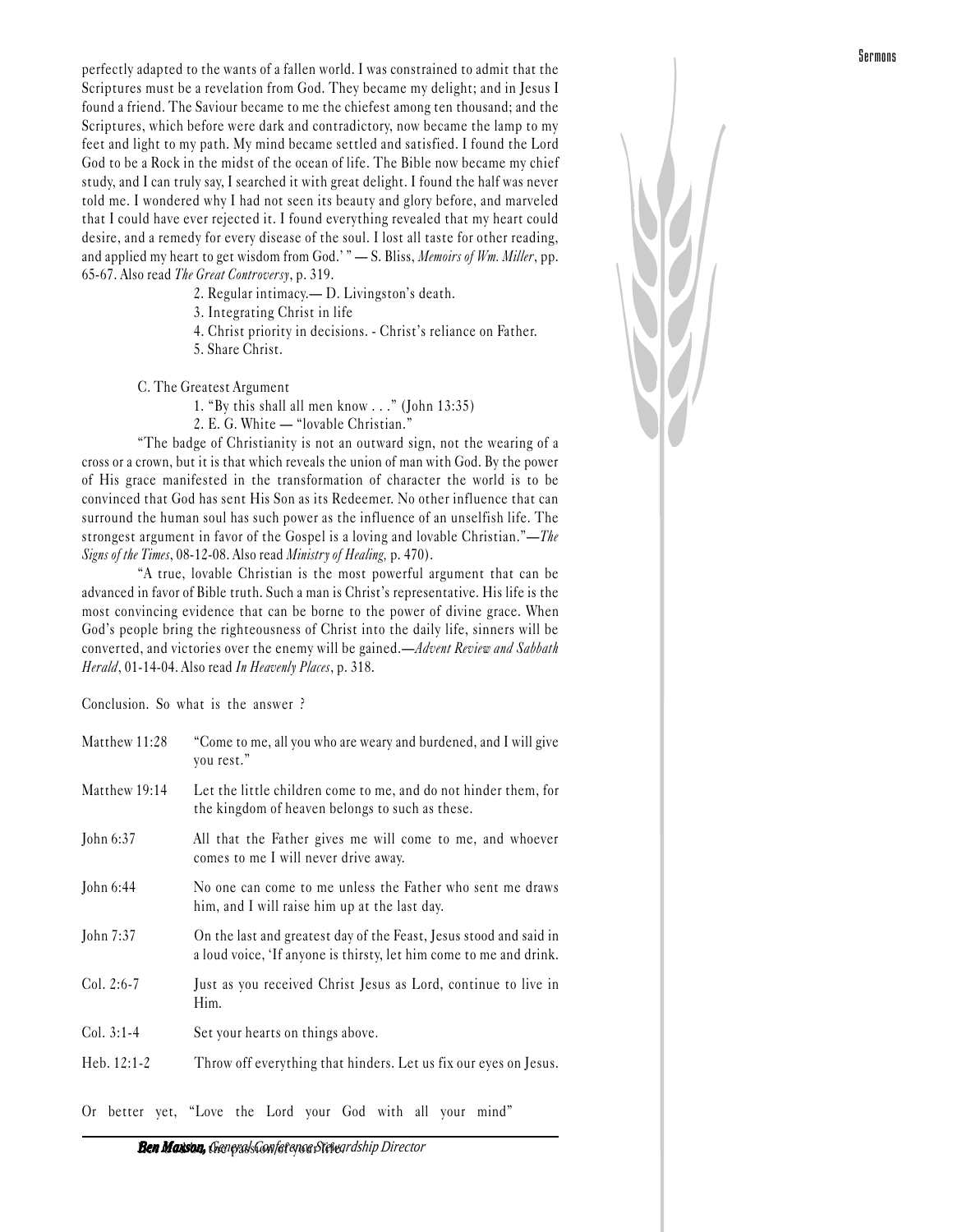### Sermons

#### Introduction

Money Talks -Part I

The story begins with a scandal common to their society and ours. An employee is fied for wasting corporate funds. What is he to? How is he to feed himself? Where would he live?

So he put together a rather ingenious, post-employment, forced retirement plan. All he had to do was cause those who were indebted to his master to become indebted to him at no personal cost. If someone woed a hundred dollars, he said Just give me half and we'll consider your account settled.

Some theologians have said that of all the parables Jesus told this is perhaps the most difficult one to interpret. For it appears that incompetence and dishonesty are rewarded here. Telling such a story seems uncharacteristic of Jesus.

Why would He tell such a story... one in which the values of the principle characters are obviously contrary to everything He'd always stood for? It's shocking! Maybe just the thing we need to make sense of hfe is to be shocked into a higher level of awareness by the Lord Himself.

> Two perplexing problems with this story 1. The employer commended the dishonest employee because he was shrewd (verse 8).

> 2. The story suggests that an unholy alliance with Mammon is a means of getting to heaven (verse 9).

Certainly, Jesus wouldn't encourage such behavior. So what is the solution to these two problems?

Christ was not the one who commended the unjust steward. Most Bible scholars agree, He made use of a well-known occurrence to illustrate the lesson He desired to teach. Some Bible scholars have even suggested that this parable was told by Jesus as a joke, but not told for the entertainment of His audience. It was rather, an outrageous story with a very serious twist. By telling this larger-than-life parable, Jesus gained the attention of His listeners and held them through to the profound conclusions He draws in verses 10, 11 and 12.

#### Three conclusions from this story:

1. Honesty is not just a series of good deeds that look good on your salvation resume, but an attitude which touches the whole life. The real test of character doesn't rest on major moral decisions alone, but on the little things which seem inconsequential. Most people will be honest in the great, obvious matters, especially if they think they are apt to be caught if they are not. According to Jesus, a Christian is honest in small matters which no one would ever bother to check.

For example, one who never think to steal a candy bar from a mini-mart would not be likely to commit grand theft. Whoever is faithful in small matters will be faithful in large ones.

This was an especially important lesson the disciples needed to learn if they were going to be faithful followers and in later years advance the gospel around the world. Theirs would be a demanding job which would require nothing but the highest ethical and moral integrity if they hoped to be successful.

But this was a message the publicans also needed to hear. Jesus realized that their employment brought them into great temptation—many of them were guilty of usury and unscrupu;ous business practices. And those who were not already involved were surrounded by the temptation to do so.

There had been among the pubhcans just such a case as that represented in

If there is anything the life of Mother Teresa has taught us, it is that Hers was a life of service to others. She gave to to others what she had and kept back for herself only the promise of God to reward the faithful.

#### **Scripture.**

Luke 16:1-13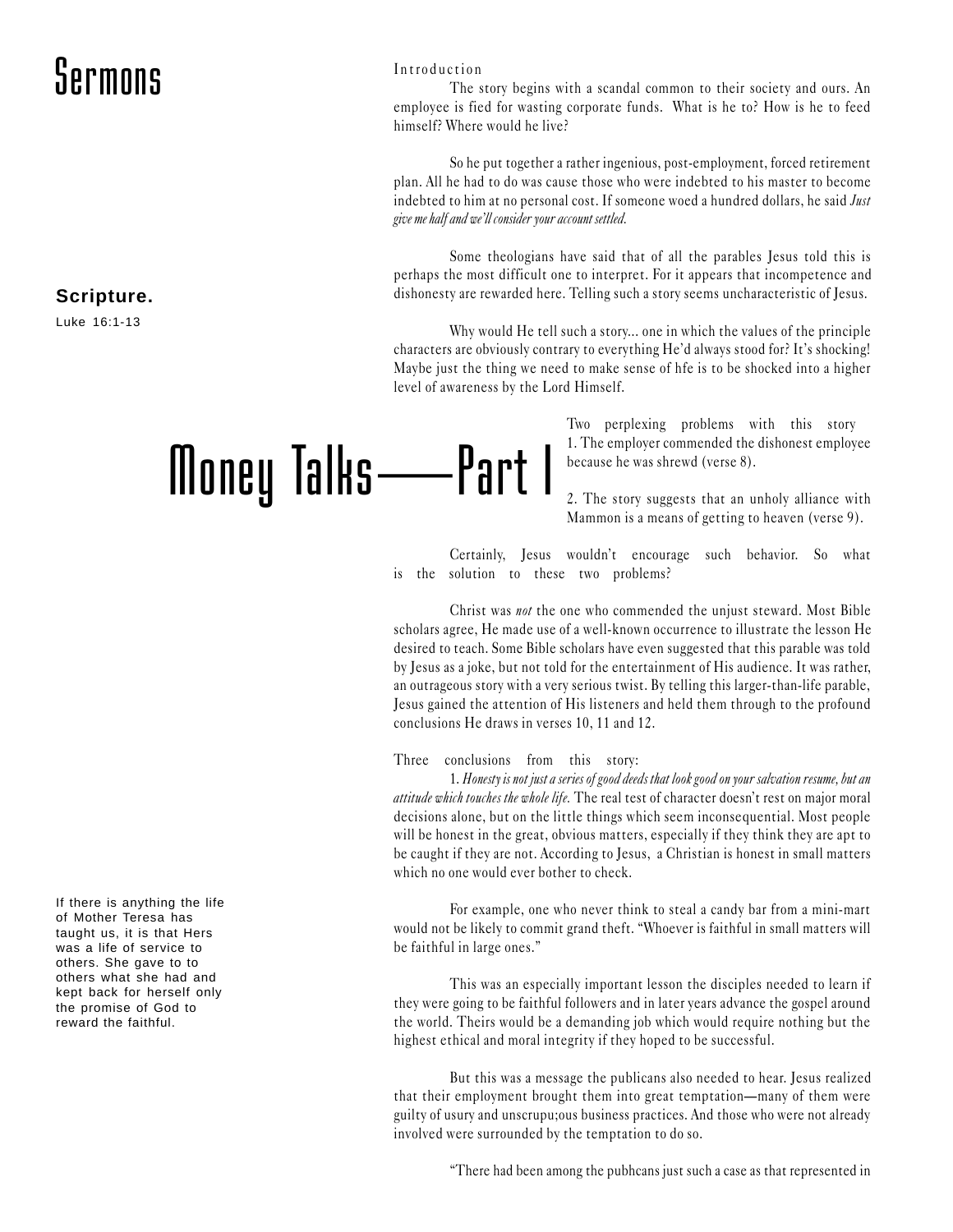the parable, and in Christ's description they recognized their own practices...from<br>the picture of their own dishonest practices many of them learned a lesson of<br>existing truth " COL a 200 spiritual truth."-COL. p. 368

2. If we are not honest in the way we handle false material wealth, we'll not be honest in the way we handle true spiritual wealth (verse 11). "Money is not required to buy one necessity of the soul."-Henry David Thoreau.

Would you still be rich if you lost all of your capital assets? In the world, personal worth, value and success are mostly measured by how much property and goods one acquires. But according to Jesus, the true measure of wealth is how much we would be worth if we lost all our worldly possessions. Notworth as regarded by the world, but worth as measured in heaven. If you had nothing to your name except life itself would you still be wealthy in things that are of true value—etemal value?

3. If we are not faithful with what belongs to another, we will not be faithful to what belongs to us (verse 12). This concept is opposite to what most of us teach our children about caring for things. Most of us were taught at an early age that if we don't take care for our own toys, no one will trust us to handle someone else's. But Jesus says, it is faithfulness in handling someone else's property that qualifies us to handle our own. There is profound truth here, especially as it relates to the doctrine and principles of stewardship.

Every one of us started out with what belongs to Another-not what we received at birth from our parents nor the earthly goods we have acquired from any other earthly source or benefactor. What we have is God's gift to us. This is true whether or not we believe it or consciously acknowledge it. All of what we have is God's gift to us. Without God we would have nothing to call our own. Equally as important to understand is that what we do with what we have is our gift to God.

#### Conclusion

The message is clear. Someday, God will call for an audit. There is nothing to fear if our books are in order. We have God's promise that if we have been faithful in handling what belongs to Him He will entrust us with that which will last for eternity. Peter describes what we receive from Him as "an inheritance that can never perish, spoil, or fade—kept in heaven for [us]."

In this parable Jesus presses the issue beyond bare honesty, to faithfianess. He says, "If you haven't been faithful to what belongs to someone else, who will give you what belongs to you?"

The fact that we haven't robbed someone of his property doesn't gain us any points when the Master calls for a full accounting. The issue is even greater than whether we have tithed all that God has placed in your hands, though that is important, as God makes it dear.

The central issue in this parable is deeper than how we manage possessions. The bottom line is, when the True Owner of these short term loans we call "life" audits our books, He will ask but one question: "Have you been faithful?"

May we each be able to give a positive answer then, because of the lives we live by His grace, and the choices we make now.

#### Jerry Lutz, associate pastor, Spencerville Seventh-day Adventist Church, address; complete *manuscript of this sermon in available through Dynamic Steward editorial office.*

At the core of what Jesus says here is the unshakeable fact that everything we have at this moment we hold in trust for God, the True Owner of all things.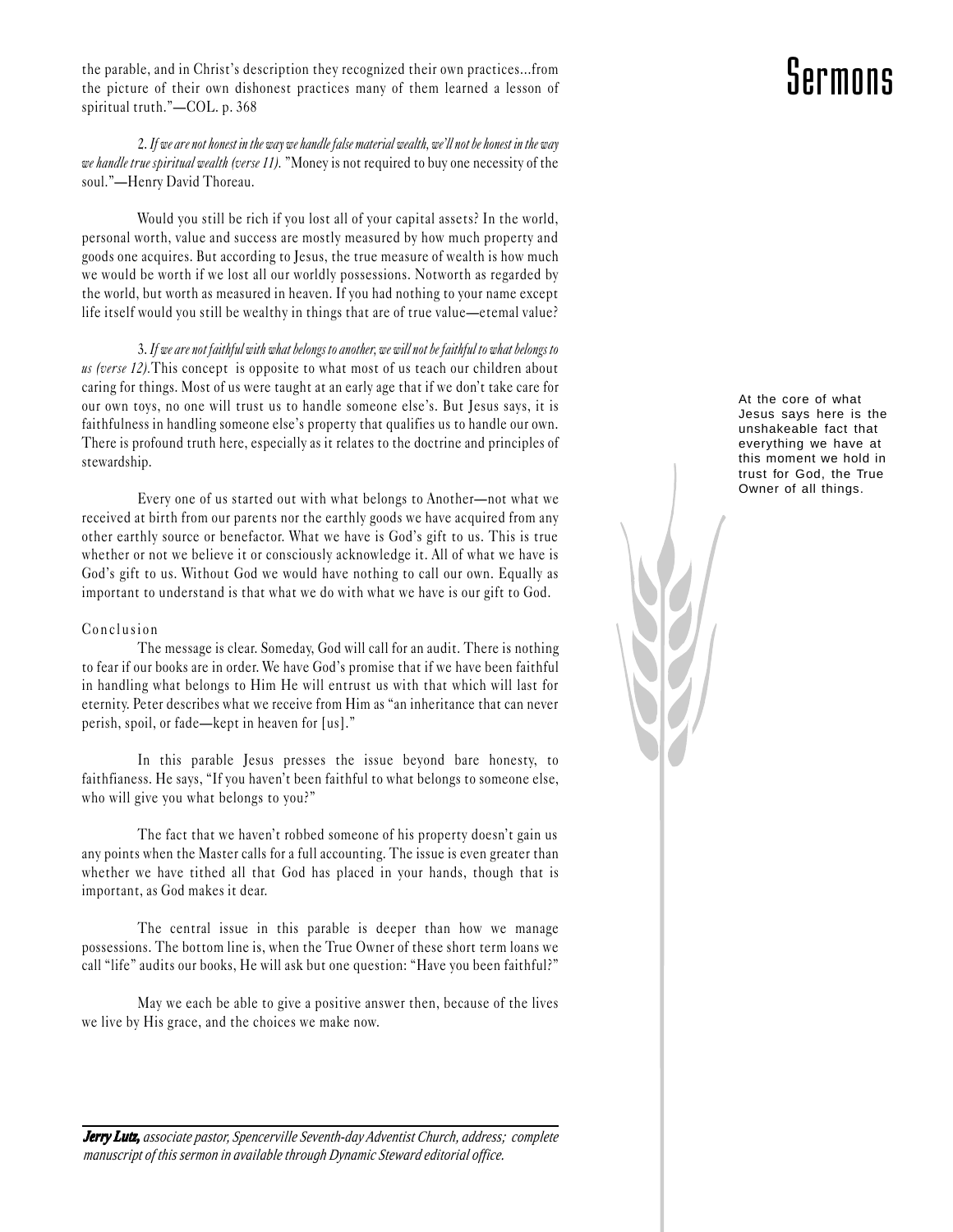### Sermons

#### **Scripture.**

Mark 12:41-44

I

#### Introduction

The only discernible differences that stand between this little girl and the woman in Mark's story are their ages and 56 pennies; neither of which makes any real difference. It's what they have in common that has earned them a place in history. We don't remember them today because of their great gifts for what each did isn't really about money. They are remembered because of the greatness of their actions.

It is the testimony of their humble actions which so impresses us. They remind us of a dimple and immuytable truth about us: What we believe affects the way we act; and how we act affects the way we believe.

#### Setting

Jesus had just accused the scribes of interpreting scripture to conform to their own ideas about the Kingdom of God. He indicts them for using their sacred



office to promote their own selfish pride and cover their unethical practices (verses 38-40). Through a sentimental show of spirituality they were robbing the poor, susceptible widows.Jesus pierces them

with the arrow of shame drawing their attention to a widow, who gives her all to the Lord.

After witnessing this remarkable act of sacrifice and humility He called His disciples around Him and repeated the lesson that He had taught them so many times and in so many different ways. He said, as this woman "out of her poverty put in all that she had, her whole livelihood" (verse 44), God asks that we give Him our all.

The story of the widow and her two mites is not just about money. It's about giving. It's about giving, more than it is about the gfft. It's about motivation, about belief, attitude, faith, life priorities. It's about all these things and more but ultimately it is about giving, as taught by the One, who in just days from this experience in the Temple, would give all He had on a cross on a hill just moments away from where He stood that day.

Giving is to be measured:

1. Not by its count but by its cost

We humans have a tendency to place greater importance on quantity than quahty. To most of us bigger is better and the more we have of it and the more we show it off the better we think it is.

Jesus watched how the people were putting their money into the receptacles. He noticed the attitude with which they give as well as the amount of money they contribute. do the rich show displeasure of having to keep their reputation for being generous givers? Does the widow look ashamed when she drops in her offering? Who knows the difference between the two offerings anyway? Jesus knows. He knew the count, but more importantly He also knew the cost.

The rich gave from their abundance, to impress their friends and threaten the poor. Their large donations hadn't deprived them of any comfort, or luxury. Compared to the widow's mite, they had made no sacrifice. In contrast, what had the widow's gift cost? She gave her living. "All that she had," said Jesus.

2. Not by what is given but by what is kept

A pastor received a letter and tithe from a woman who was not a member of the church. The letter said that she was a single mother whose constant struggle is keeping food on the table for her children, and keeping her landlord happy with the rent each month, but that she had been impressed to return the Lord's tithe. I really

#### **llustration**

**Many years ago, a little girl lived in Philadelphia. Her family was poor and lived in a bad part of town. She wanted to attend a little Sunday School class in a church close by. But the teacher told her she couldn't come because the class was full and there was no room for her. This was a great disappointment to the little girl, but instead of just feeling bad about it, she decided to do something. "I'm going to save my pennies," she said"to help the Sunday school have more room."**

**Two years later, and still not a member of that Sunday school class, the little girl became very ill and died. Beneath her pillow was found a small, tattered purse with 57 pennies and a piece of paper on which she had neatly printed To help build the Little Temple bigger, so more children can go to Sunday School.**

**The story was shared with the congregation and spread all over the country by newspapers. Many hearts were moved. This triggered a spontaneous wave of gifts and giving. Soon the pennies grew and grew and today, in Philadelphia, the final outcome of the humble, 57 penny offering can still be seen. In the place of Little Temple stands a church that**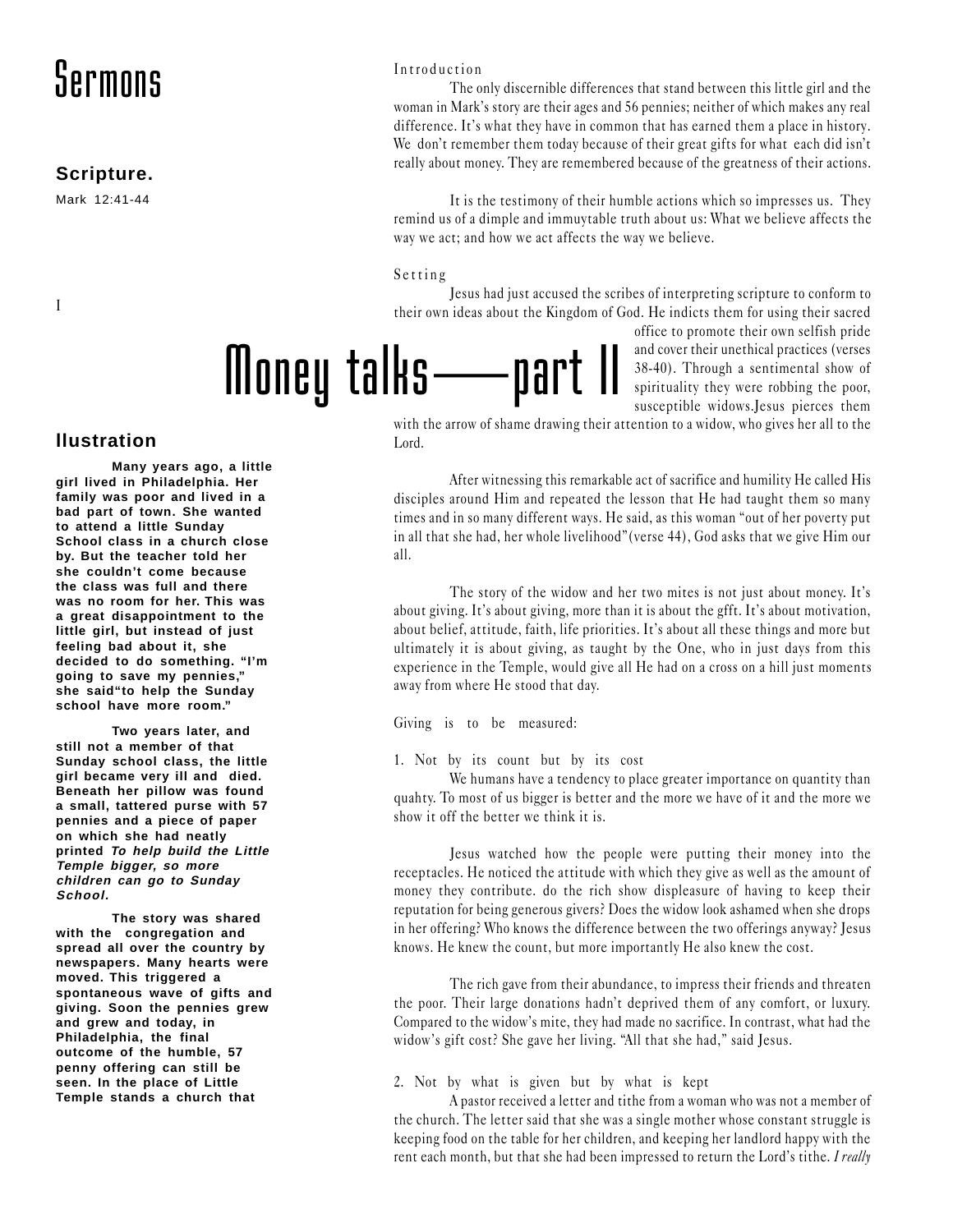can't afford to do this, but I believe that I must. It's money that doesn't belong to me, it belongs to God $\blacksquare$ concluded the letter.

The widow 'in Mark's story could have thrown in one mite and kept the other for herself. Under the circumstances of her life it would have been a prudent thing to do. Certainly giving one coin would have qualified as a sacrifice by anyone's standards, seeing that there were only two to begin with. But prudence is not what her giving was about. It was about giving her all to God whom she loved and to His work in which she believed. All she cared to keep back for herself was His promise to take care of her.

3. Not by its amount but by its portion

A certain church had experienced growth that demanded and enlargement of their facilities. It represented quite a step of faith. They prayed, planned and worked together. It was an exciting moment as together they came to begin raising funds for this multimillion dollar project. An appeal was made to the congregation to share in this need by sacrificial giving.

After the service, a woman gave the pastor a check for \$50.00, asking at the same time if her gift was satisfactory. The pastor replied, "If it represents you." The woman left with the check. A few days later she returned with a check for \$5,000.00 and again asked if her gift was satisfactory. The pastor replied, "If it represents you." And as before, she took back the check and left. The pastor became quite worried wondering if he might have offended her. He also wondered if he would ever see her again. Two weeks later the woman returned with a big smile on her face. This time the check was for \$50,000.00. She said, "After earnest prayer, I know this gift does represent me, and I am happy to give it to the church for our new project.

How was the widow in Mark's story able to give so generously and unreservedly? What we believe affects the way we act. The way we act effects what we believe.

Was it worth it for her to give all she had? We aren't told what happened to the widow after she left the temple that day. One can't imagine that God would have let her go destitute and hungry after such a profound display of faith. Mark gives us an idea what she received that day.

#### She gained lasting prominence

 People spend millions building monuments or establishing positions of power, in an attempt to keep their memory alive long after they're dead. Two thousand years after her death, this woman is still known around the world. Yet this lasting reputation cost less than a penny. It wasn't the greatness of the amount that earned for her reputation. It was the greatness of the act.

#### She received praise from Jesus

She also received the joy that comes with being a contributor to God's work. His praise, most impressively, came to her just days before *the church*, to which she had given her all, would nail Him to a cross. During His last week on earth she had the privilege of blessing Jesus, all by doing nothing more than giving what she had.

What we believe affects the way we act. The way we act affects what we believe.John 3:16 tells us that God gave us His only begotten Son. If we believe that, how then should wead? Especially when it comes to Giving?

*Jerry Lutz, y Lutz, associate pastor, Spencerville Seventh-day Adventist Church, address; complete manuscript of this sermon in available through Dynamic Steward editorial office.*

#### **Giving is measured:**

not by its count but by its cost

not by what is given but by what is kept not by its amount but by its portion

"It is the motive that gives charader to our acts, stamping them with ignominy or with high moral worth. Not the great things which every eye sees and every tongue praises does God account more precious. The little duties cheerfully done, the little gifts which make no show, and which to human eyes appear worthless, often stand highest in His sight."—Desire of Ages, p. 615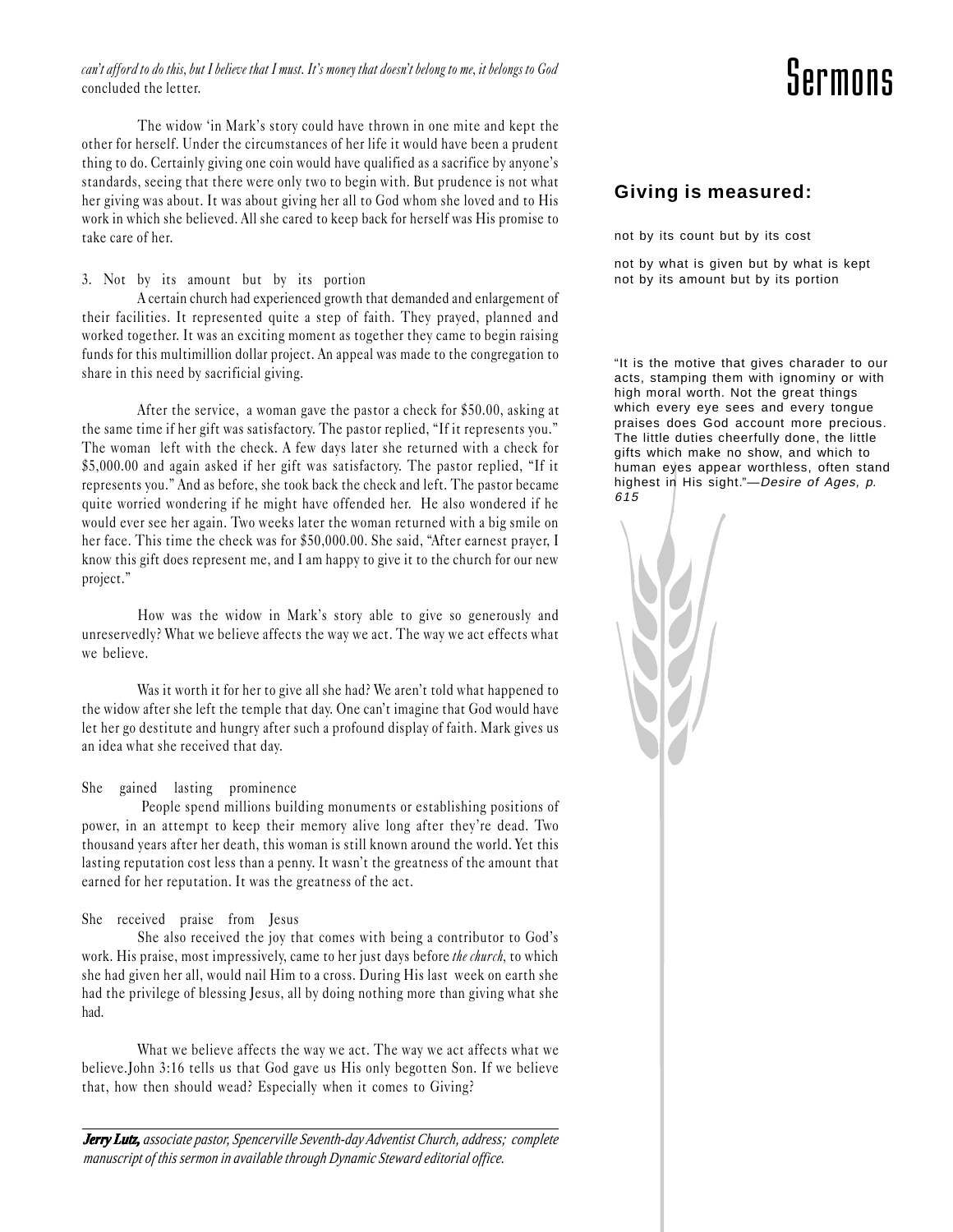

*Behind the Stained Behind the Glass Windows—Mone ws—Money Dynamics in the Church*

**John and Sylvia Ronsvalle Baker Books Books Grand Rapids, Michigan**

At first glance this book did not appear relevant because it began stating it<br>was a report of the *Stewardship Project* that was based on interviews with church<br>members and leaders of 15 denominations over a seven-vear per was a report of the *Stewardship Project* that was based on interviews with church members and leaders of 15 denominations over a seven-year period(1988-1995). Since my denomination was not part of the study I initially questioned the value of the book to me as a stewardship leader. I was happily surprised, however, at how the project uncovered material that was both relevant and insightful.

> The book first lists the changes in society, culture, and economics that affect the church. Some of them are:

> > The church is turning more inward, more local, with less of a national or international focus.

Money is a measure of devotion. The way we spend indicates something about us, sort of like a spiritual thermometer. In a consumer society, such as the United States, it may be the most intentional measurement available.

Church members have changed from stewards into consumers. People do not feel that they are returning a portion of their incomes to God. Rather, they feel they are paying for services rendered by the church. If their needs aren't met, they will "just go somewhere  $else"(p.31).$ 

*Many pastors feel that in order to grow they must meet the "felt needs" of the people in the community.* Entertaining persons into the church is a far cry from challenging persons to faithful discipleship.

Many pastors are afraid to mention money in church. One pastor said, "I'm a pastor. I want people to like me. If I mention money, they're going to get angry and leave. They'll go someplace else" (p. 59).

*Pastors have a misimpression that funds that go out of the congregation take money out of their own baskets.* Pastors tend to think that if they push missions too hard, it will hurt the local operations. Studies tend to show the opposite.(p. 97). Pastors should know better but they see missions as competing with local budget needs.

Frequently church officials honor donors who make large contributions to missions. However, pastors, who are charged with keeping the concept of missions before the congregations are rarely, if ever, given a front line experience.

Stewardship faithfulness falls off when members loose a knowledge of their history as a church. Many local church finance committees are concerned with the "bottom line" of paying the bills and therefore missions get only what the budget will allow. Many mission decisions are made by merely looking at the numbers in the budget with no allowance for faith, vision, or mission. People are not "compelled to give,"—they're making a financial decision, not having a mission experience.

Crisis fund-raising educates people to think that their money is their own until it is wrung out of them by some appealing need. Many members therefore think that they are not giving back to the Lord in response to His tremendous spiritual and physical blessings. They think they are funding the services of the church.

There's a definite prejudice in the local church against talking about money as a spiritual concept, about its discipleship aspects, its lifestyle implications, and church members' own giving patterns. It was noted that finance committee meetings could last for three hours or more of talk about balancing the budget and yet entirely avoid the topic of whether church members are authentically responding to God's grace in their lives through their giving patterns. (p. 128)

The book concludes that the role of the minister is the key to the stewardship crisis. "The role of leader becomes moot if a minister is not guiding church members on a joumey that involves either making a major impact in the present world and/or securing personal safety in the next"  $(p. 63)$ .

The last half of the book is devoted to possible solutions in chapters about seminary training, giving and lifestyle, coming to terms with money, and the need for pastoral counseling. The ideas presented are very positive and appropriate. This book can make a difference in the attitudes of pastors and members regarding financial stewardship. I would highly recommend reading this book. It will be an eye-opener for pastors, finance committee members, and stewardship leaders.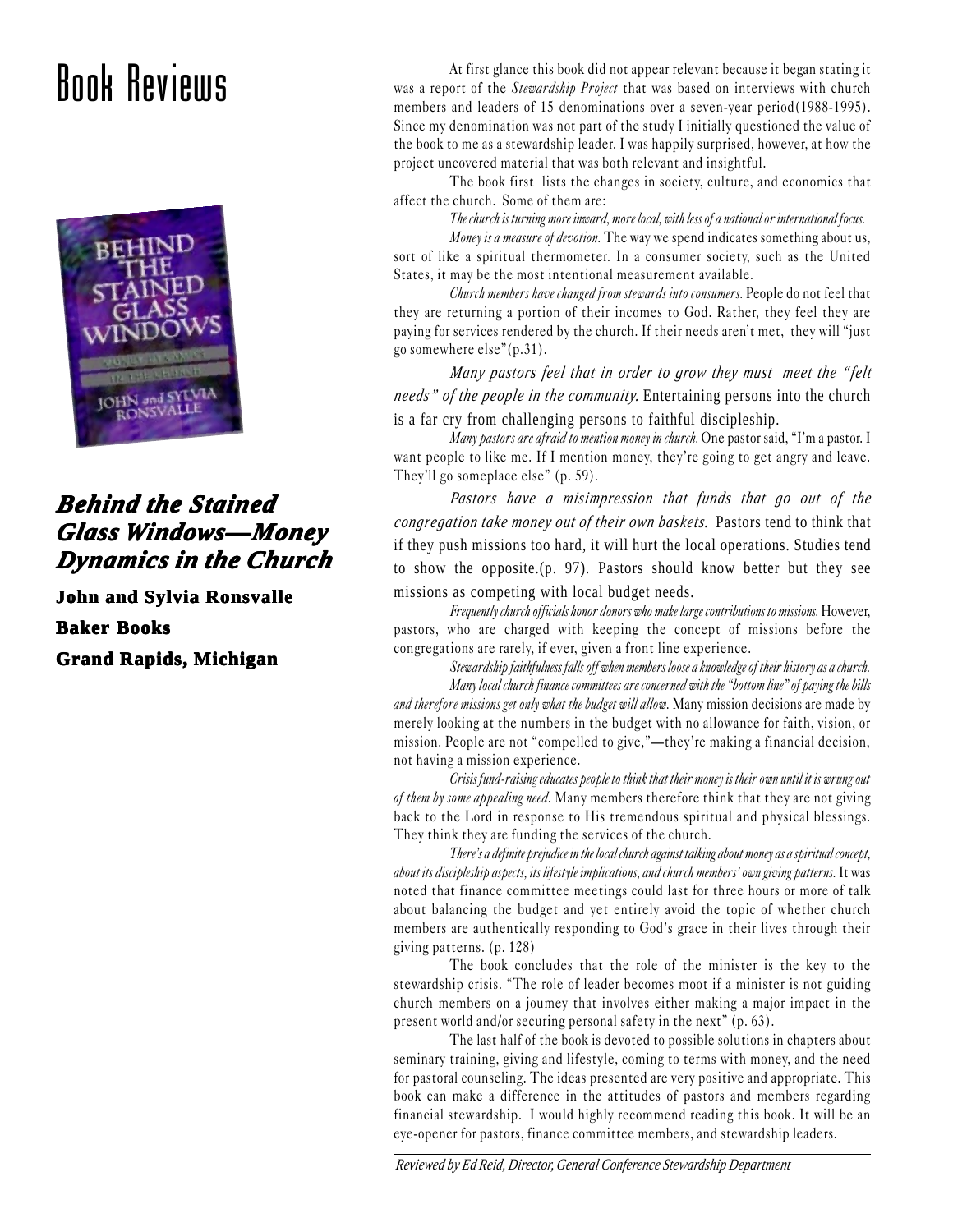WOW! What a dynamite book! The short, pithy, frank, thought provoking chapters (usually 2-3 pages) are followed by self-evaluation questions that call for deep reflection on the part of the reader. Questions such as (following the chapter on Accountability): Do you constantly rescue others, or do you hold them accountable? and How do you do both?

The book is developed around three major themes that Jesus developed in His own ministry and ministry management:

> Strength of Self-Mastery Strength of Action Strength of Relationships

The author of Jesus, CEO\* develops these three concepts and challenges the reader to go beyond the book and deeply into the reader's own throughts, ideas, and activities. The book is a seed-bed of ideas on leadership, ministry and personal growth. The format makes it easily usable as an individual daily reading/exercise manual, as a starter for church board/business meetings or for group discussion and team development.

So, as the questions at the end of the He had a Plan" chapter ask: What is your plan? Is it written down? Is it clear? Can it be communicated? Is it workable? How can you implement it? When will you begin?

Id suggest you begin or continue your leadership development by securing a copy of this valuable volume and use it daily. It would make a great basis for building a personal leadership journaling discipline.

> $*Jesus$  CEO is the first of a trilogy. The books that follow are: The Path Jesus in Blue Jeans

*Dick Stenbakken, Director, General Conference ???. reprinted with permission from Ministry*

This book of brief biographical sketches is a collage of true stories about people, ranging from a teenaged religious reformer, to a borderline punk at prayer who brought peace to millions of souls, to a deaf and mute half-animal child who finally taught others to see and hear and speak with their souls. All together, they are the crown-worthy, the worthy, and the absolutely necessary. . . .

They are not footnotes of history for trivia buffs; they are the very makings of history. . . . [W]e speak of people who, in key moments combining crisis and insight, found the grace and strength to change our world for the better, forever. So says Christensen about his book, Heroes and Saints.

Handily divided into five sections (Heroes of Old; Early Saints; Reformation Era Heroes and Their Heirs; Nineteenth-Century Notables; and Today's Roll Call of Honor), this neat, concise 120-page volume provides excellent story illustrations for sermons, devotionals, or Bible study guides. In fact, while reading it for this review, I was able to glean two illustrations from it for two writing projects. Plus I have tagged no less than 11 quotes or examples for my story illustration file. And with the majority of the vingettes being no more than two pages in length, it is easy to complete one "chapter" while waiting for that bus, car pool, or flight number to be announced.

Tuck this volume in your suitcase or briefcase and you will not be disappointed. In fact, I predict that like me, you will be looking for Christensen's first volume, entitled Turning Points: Stories of People Who Made a Difference and his yet-tobe-published, untitled third volume.

*Reviewed by Lyndelle Brower Chiomenti, er Chiomenti,Associate Editor, Sabbath School Bible Study Guides*

## Book Reviews

### *Jesus CEO: esus CEO:Using Ancient Ancient Wisdom f isdom for Visionar isionary Leader y Leadership*

 **by Laurie Beth Jones. Beth Jones. Hyperion Publishers Hyperion Publishers New York, New York 1995**



*Heroes and Saints: Heroes and Saints: More Stories of People Who Made a Difference Who* 

**by Max L. Christensen Westminster John Knox Press**

**Louisville, Kentucky**